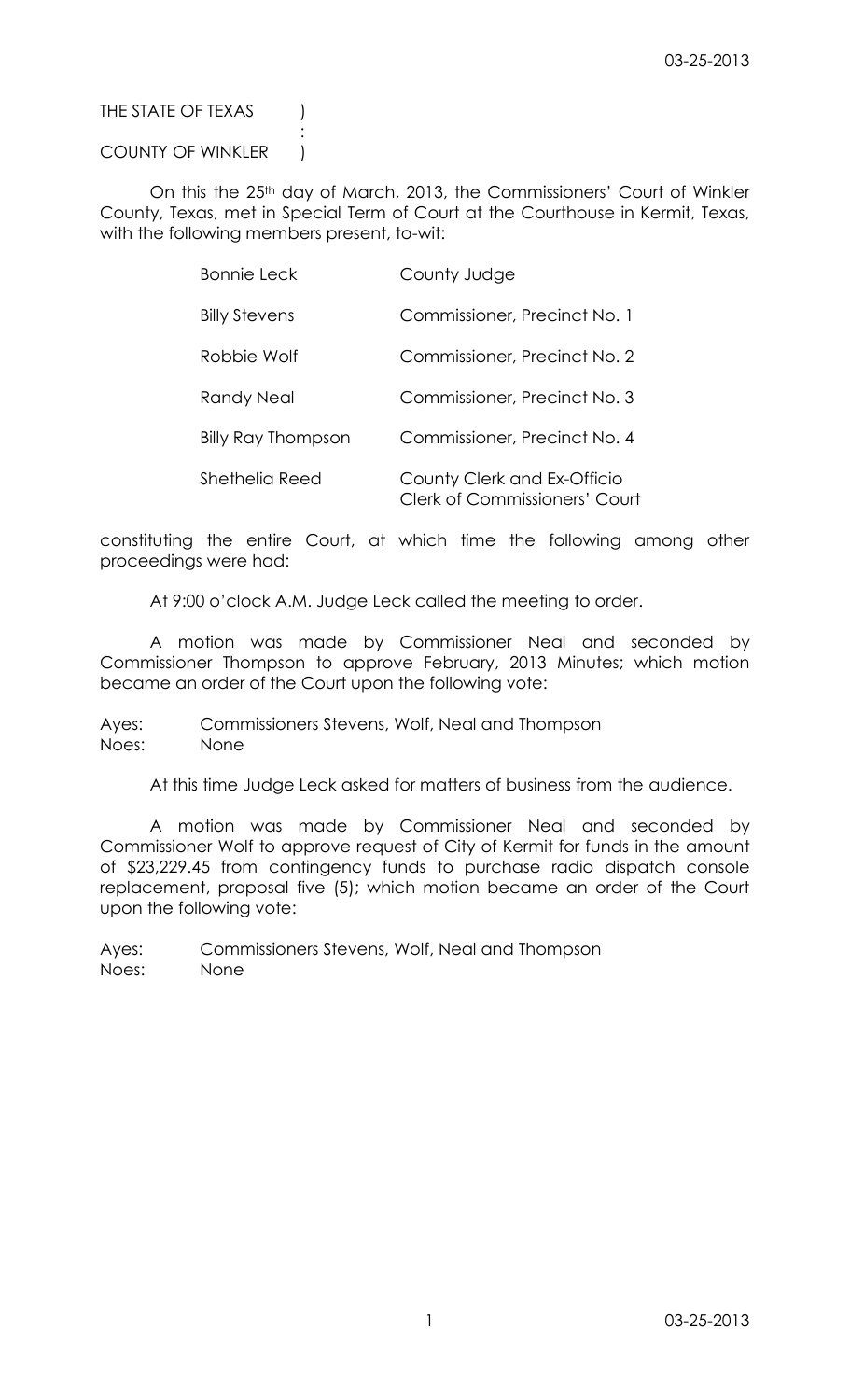|                    | P.O. Drawer Y<br>Kermit, TX 79745<br>(432) 586-6658<br>Fax (432) 586-3223<br>Vida Simpson<br>Administrative Assistant                                                                                                                                                                                                                                                                                                                                                           |
|--------------------|---------------------------------------------------------------------------------------------------------------------------------------------------------------------------------------------------------------------------------------------------------------------------------------------------------------------------------------------------------------------------------------------------------------------------------------------------------------------------------|
|                    | March 13, 2013                                                                                                                                                                                                                                                                                                                                                                                                                                                                  |
|                    | <b>MEMORANDUM</b>                                                                                                                                                                                                                                                                                                                                                                                                                                                               |
| TO:                | <b>Winkler County</b><br><b>Loving County</b><br><b>City of Kermit</b><br><b>City of Wink</b>                                                                                                                                                                                                                                                                                                                                                                                   |
| RE:                | <b>Dispatch Console</b>                                                                                                                                                                                                                                                                                                                                                                                                                                                         |
|                    | We have received the updated quote for the communications console discussed in our recent<br>meetings. Charles has prepared five options for the division of the cost among the entities.<br>Please review these options and let me know your thoughts. The figures can be presented to the<br>respective governing bodies if we have a consensus concerning which option to present. In my<br>opinion, the fifth option seems fair to all concerned, but I do need your input. |
| the four entities. | As to maintenance of the console, it is my recommendation that the expense be divided among                                                                                                                                                                                                                                                                                                                                                                                     |
|                    | Thanks for your assistance.                                                                                                                                                                                                                                                                                                                                                                                                                                                     |
|                    | $\lambda$<br>nul<br><b>Bonnie Leck</b><br>Winkler County Judge                                                                                                                                                                                                                                                                                                                                                                                                                  |
| BL/vs              |                                                                                                                                                                                                                                                                                                                                                                                                                                                                                 |
|                    |                                                                                                                                                                                                                                                                                                                                                                                                                                                                                 |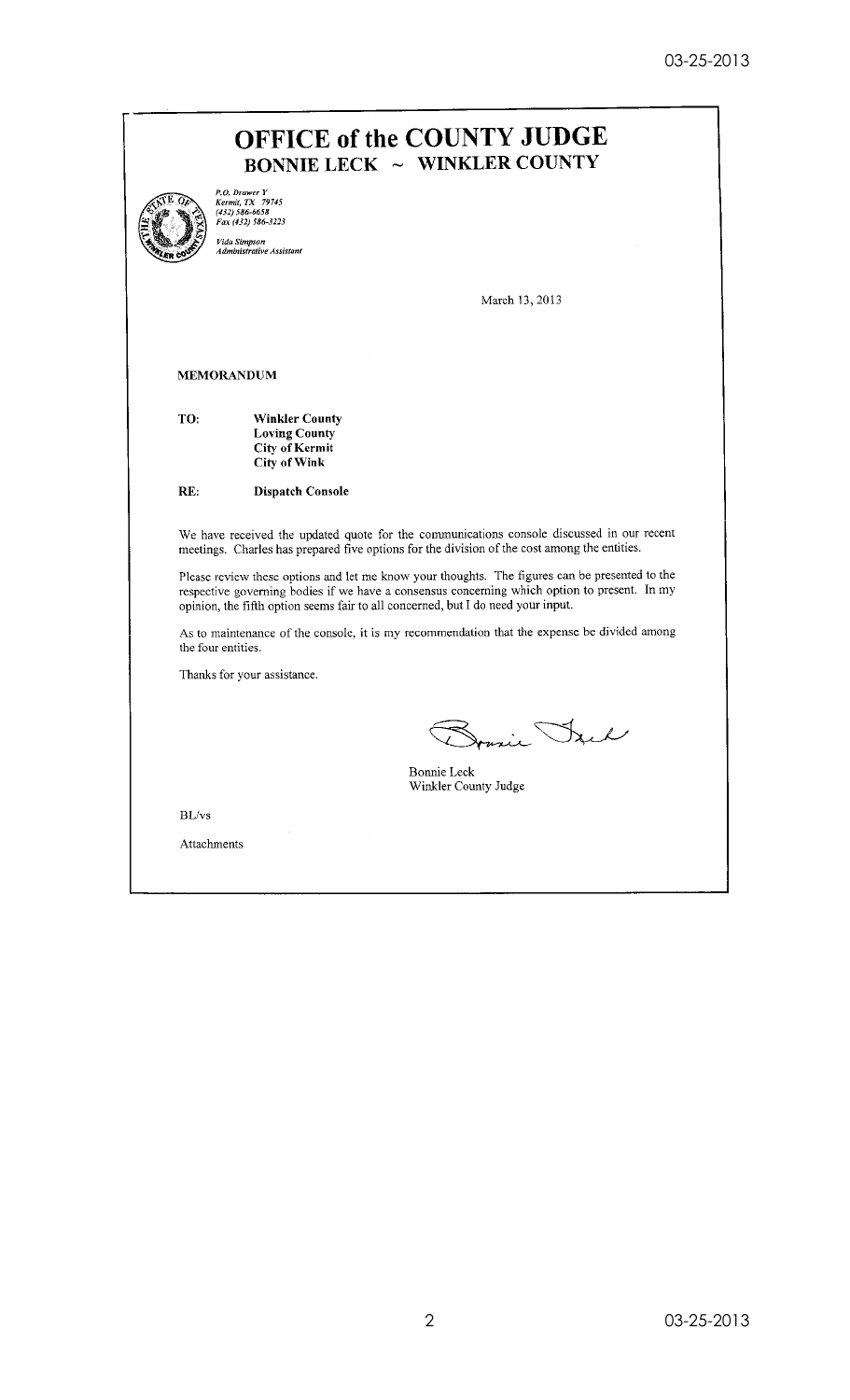# **Petro Communications, Inc.**<br>Motorola Authorized Sales and Service<br>MDS Full Service Partner

# Proposal For<br>Winkler County

Reply To:<br>2425 East Hwy 80<br>Midland, TX 79706<br>Phone (432) 683-4786<br>Fax (432) 687-3613

| Itm            | Qtv                       | Model                                          | Description                                | Price        | Extended    |
|----------------|---------------------------|------------------------------------------------|--------------------------------------------|--------------|-------------|
| 1              | 1                         | L3487                                          | Motorola MIP5000 Dispatch Console 8 ch     |              | \$5,525.00  |
| $\overline{2}$ | 1                         | <b>DP3500</b>                                  | Dell 3500 Work Station and monitor         |              | \$2,500.00  |
| 3              | 6                         | L3484                                          | Digital Gateway                            | \$678.00     | \$4,068.00  |
| $\overline{4}$ | $\overline{2}$            | L3483                                          | <b>Tone Gateway</b>                        | \$678.00     | \$1,356.00  |
| 5              | 1                         | DDN9493                                        | Enhanced jackbox                           |              | \$488.00    |
| $\overline{6}$ | ī                         | <b>B1914</b>                                   | Gooseneck Microphone                       |              | \$212.00    |
| 7              | 1                         | <b>BLN6732</b>                                 | Foot Switch                                |              | \$90.00     |
| 8              | 6                         | L30KSS9PW1AN                                   | APX7500 Consolette Radio, VHF,50 watt      | \$6,039.25   | \$36,235.50 |
| 9              | 6                         | <b>MFB150</b>                                  | Complete Antenna System for Consolette's   | \$1,075.00   | \$6,450.00  |
| 10             | 6                         | 0178923K12                                     | Consolette interconnect cable for gateway  | \$110.00     | \$660.00    |
| 11             | 1                         | NET-8                                          | Net Switch, 8 port                         |              | \$125.00    |
| 12             | ï                         | <b>UPS-1200</b>                                | UPS backup power supply for MIP5000        |              | \$250.00    |
| 13             | 1                         | CAT-5                                          | CAT 5 network cables and misc wiring       |              | \$75.00     |
| 14             | 1                         | 19-Rack                                        | 19 inch open rack                          |              | \$185.00    |
|                |                           |                                                |                                            |              |             |
| 15             | 1                         | Service                                        | Labor and service's to:                    |              |             |
|                |                           |                                                | Program, setup and install MIP5000 Console |              |             |
|                |                           |                                                | Program, setup and install APX7500 Radios  |              |             |
|                |                           |                                                | Install complete antenna systems           |              |             |
|                |                           |                                                | Interface APX7500 radios to MIP5000        |              |             |
|                |                           |                                                | Interface existing base radios to MIP5000  |              |             |
|                |                           |                                                | Install network system and wiring          |              |             |
|                |                           |                                                | Remove old console system                  |              |             |
|                |                           |                                                | Supply training for console operators      |              |             |
|                |                           |                                                | Total for all services and labor           |              | \$4,500.00  |
|                |                           |                                                |                                            |              |             |
|                |                           |                                                |                                            |              |             |
|                |                           |                                                | New console system will have Digital and   |              |             |
|                |                           |                                                | Trunking capability on all new radios.     |              |             |
|                |                           |                                                |                                            |              |             |
|                |                           |                                                | Pricing is HGAC State Contract price.      |              |             |
|                |                           |                                                |                                            |              |             |
|                |                           |                                                | Please call if you have any questions.     |              |             |
|                |                           |                                                | Thanks                                     |              |             |
|                |                           |                                                | Mike Mitchell                              |              |             |
|                |                           |                                                |                                            |              |             |
|                |                           |                                                |                                            |              |             |
|                |                           |                                                |                                            |              |             |
|                |                           |                                                |                                            |              |             |
|                |                           |                                                |                                            |              |             |
|                |                           |                                                |                                            |              |             |
|                |                           |                                                |                                            |              |             |
|                |                           |                                                |                                            |              |             |
|                |                           |                                                |                                            |              |             |
|                |                           |                                                |                                            |              |             |
|                |                           | Price is valid for 30 days from proposal date. |                                            | Total        | \$62,719.50 |
|                | Proposal Date : 3/11/2013 |                                                |                                            | Freighti     |             |
|                |                           | Contact: Mike Mitchell (432-683-4786)          |                                            | Sales Tax    |             |
|                | mmitchell@t3wireless.com  |                                                |                                            |              |             |
|                |                           |                                                |                                            | System Total | \$62,719.50 |
|                |                           |                                                |                                            |              |             |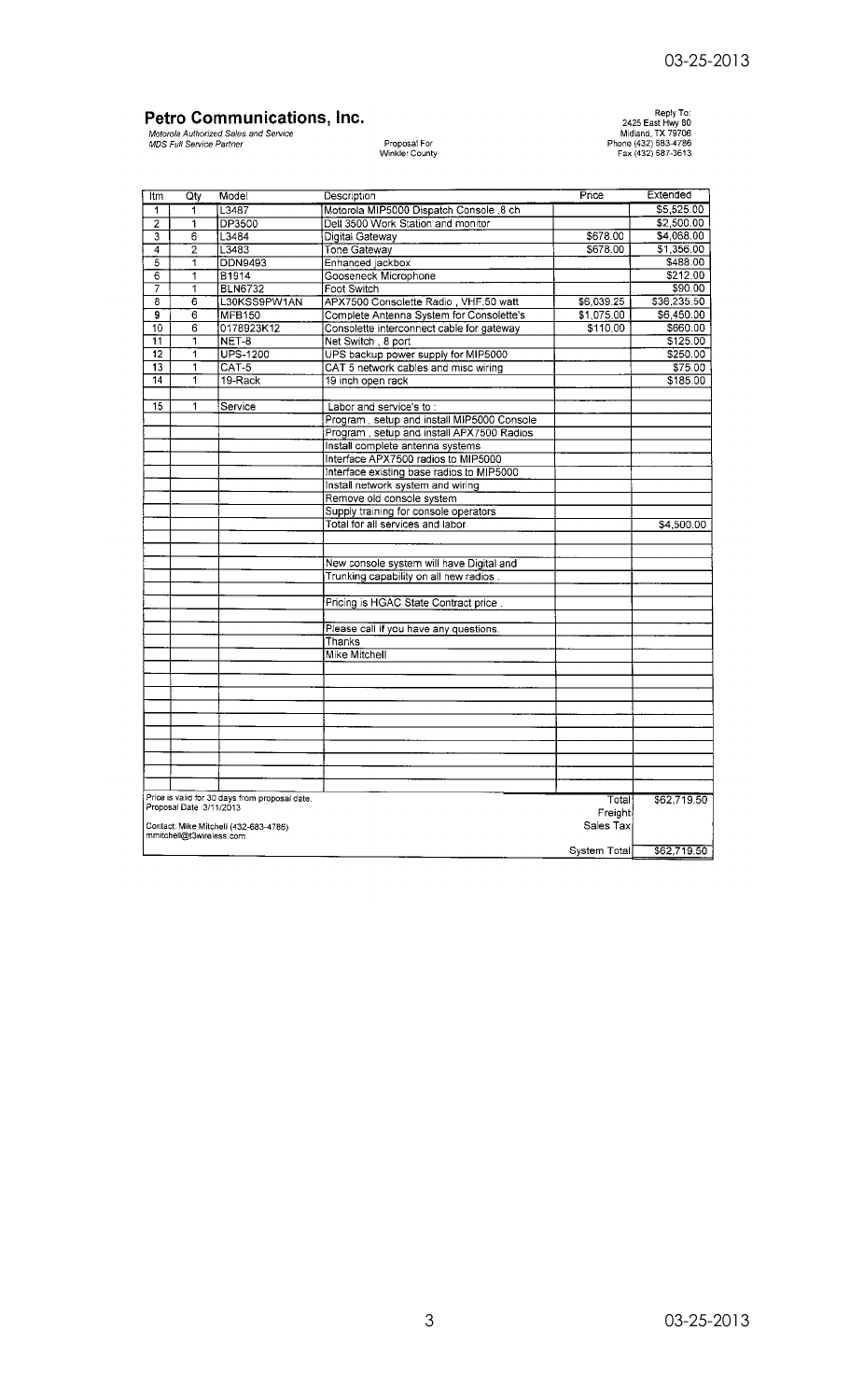|                                                                                                                             | 62719.52     | 130.31      | 18583.56                    | 23229.45                                   | 12776.2                                                                                                                                                                   | Total              |
|-----------------------------------------------------------------------------------------------------------------------------|--------------|-------------|-----------------------------|--------------------------------------------|---------------------------------------------------------------------------------------------------------------------------------------------------------------------------|--------------------|
| 41,813/3=13,937.67                                                                                                          |              | 4645.89     | 0                           | 4645.89                                    | 4645.89                                                                                                                                                                   | WVFD/3             |
| of EMS coverage and FD share of remaining 41,813                                                                            |              | $\circ$     | 4645.89                     | 4645.89                                    | 4645.89                                                                                                                                                                   | KVFD/3             |
| KPD and WCSO will pay for their on Unit plus the equal share                                                                |              | 3484.42     | 3484.42                     | 3484.42                                    | 3484.42                                                                                                                                                                   | EMS/4              |
| This prop takes the total and divides by $\hat{\mathbb{S}}$<br>10/453.25 time                                               |              |             | 10,453.25                   | 10,453.25                                  |                                                                                                                                                                           | Prop <sub>5</sub>  |
|                                                                                                                             | 52719.5      | 88.8166     | 27665.08                    | 16945.27                                   | 8190.27                                                                                                                                                                   | <b>Tatal</b>       |
|                                                                                                                             | 14719.5      | 1918.88     | 11665.08                    | 945.27                                     | 190.27                                                                                                                                                                    | pop 2.024          |
|                                                                                                                             | 32000        | 0008        | 0008                        | 0008                                       | 0008                                                                                                                                                                      |                    |
| 16000 14,719.50/7272                                                                                                        |              | $\circ$     | 0008                        | 0008                                       | $\circ$                                                                                                                                                                   |                    |
| pop add on at 2.024 unit                                                                                                    |              |             |                             |                                            |                                                                                                                                                                           | ADD 8,000          |
| 8 K buy in for all                                                                                                          |              |             |                             |                                            |                                                                                                                                                                           | KPD, WCSO          |
| 8 k buy in WCSO and KPD in addition to ot<br>Herbuy m San Sala                                                              |              |             |                             |                                            |                                                                                                                                                                           | $\frac{1}{2}$ doug |
|                                                                                                                             | 62724.14     | 12005.3     | 32348.68                    | 10'8166                                    | 8397.15                                                                                                                                                                   | Total              |
| 30,719.50/7272                                                                                                              |              | 4005.3      | 24348.68                    | 1973.01                                    | 397.15                                                                                                                                                                    | 7172 pop           |
| 31469.5 4.225 each head                                                                                                     |              | 4.225 x 948 | 4.225 x 5763                | 467 x 4.225                                | $4.225 \times 94$                                                                                                                                                         | 30,719.50 /7       |
|                                                                                                                             | <b>32000</b> | 0008        | 0008                        | 0008                                       | 0008                                                                                                                                                                      |                    |
|                                                                                                                             |              |             |                             |                                            | Buy in of 8000 for each and remainder divided by population                                                                                                               |                    |
| 医皮肤 医静脉瘤的<br>it.<br>E<br>小孩孩                                                                                                | žt,          |             |                             | $\mathbf{v}^{\mathrm{A}}$                  |                                                                                                                                                                           | <b>Prop3</b>       |
|                                                                                                                             |              |             |                             |                                            |                                                                                                                                                                           |                    |
|                                                                                                                             | 62,719.50    | 10,453.25   | m<br>20,906.50              | 20,906.50                                  | 10,453.25                                                                                                                                                                 | Total              |
|                                                                                                                             |              | 10,453.25   | 10,453.25                   | 10,453.25                                  | 10,453.25                                                                                                                                                                 |                    |
|                                                                                                                             |              |             | 10,453.25                   | 10,453.25                                  |                                                                                                                                                                           | 10,453.25 unit     |
| prop 2 would be that RPD and WCSO would pay for their own radio unit plus a division of the remainder divided by the 4 $\%$ |              |             |                             |                                            |                                                                                                                                                                           |                    |
|                                                                                                                             |              |             |                             |                                            | 15679.88                                                                                                                                                                  | 62,719.50/4        |
|                                                                                                                             |              | 15679.88    | 15679.88                    | Loving County   Winkler County<br>15679.88 |                                                                                                                                                                           |                    |
|                                                                                                                             |              | 100年12月     | City of Kermit City of Wink |                                            | $\mathsf{prob}$ 1 would be a simple division of cost by the 4                                                                                                             |                    |
|                                                                                                                             |              |             |                             |                                            | Cost to each would be under the following proposals                                                                                                                       |                    |
| Cost of a 6 radio console system to monitor and dispatch Emergency services would cost approx. 62,719.50                    |              |             |                             |                                            |                                                                                                                                                                           |                    |
|                                                                                                                             |              |             |                             |                                            | All participants agreed to moving to a trunking/digital capable system<br>Joint LEPC Meeting findings were to move to a new dispatch console located at KPD for 911 calls |                    |
|                                                                                                                             |              |             |                             |                                            | Winkler and Loving County 911 Console update                                                                                                                              |                    |

The Court received reports from Robin Hawkins, Director, regarding activities at the Senior Citizens Recreation Center; Chase Settle, Extension Agent – Agriculture, regarding 4-H activities; and James Everett, Chief Paramedic, regarding the Emergency Medical.

Bill Ernst, Administrator, Winkler County Memorial Hospital, reviewed financial information and monthly reports regarding Memorial Hospital with the Court.

There were no Winkler County Memorial Hospital line item transfers, budget amendments or salary schedule changes for the Court to consider at this time.

A motion was made by Commissioner Neal and seconded by Commissioner Stevens to approve Proclamation naming April, 2013 as Winkler County Safe Digging Month; which motion became an order of the Court upon the following vote:

Ayes: Commissioners Stevens, Wolf, Neal and Thompson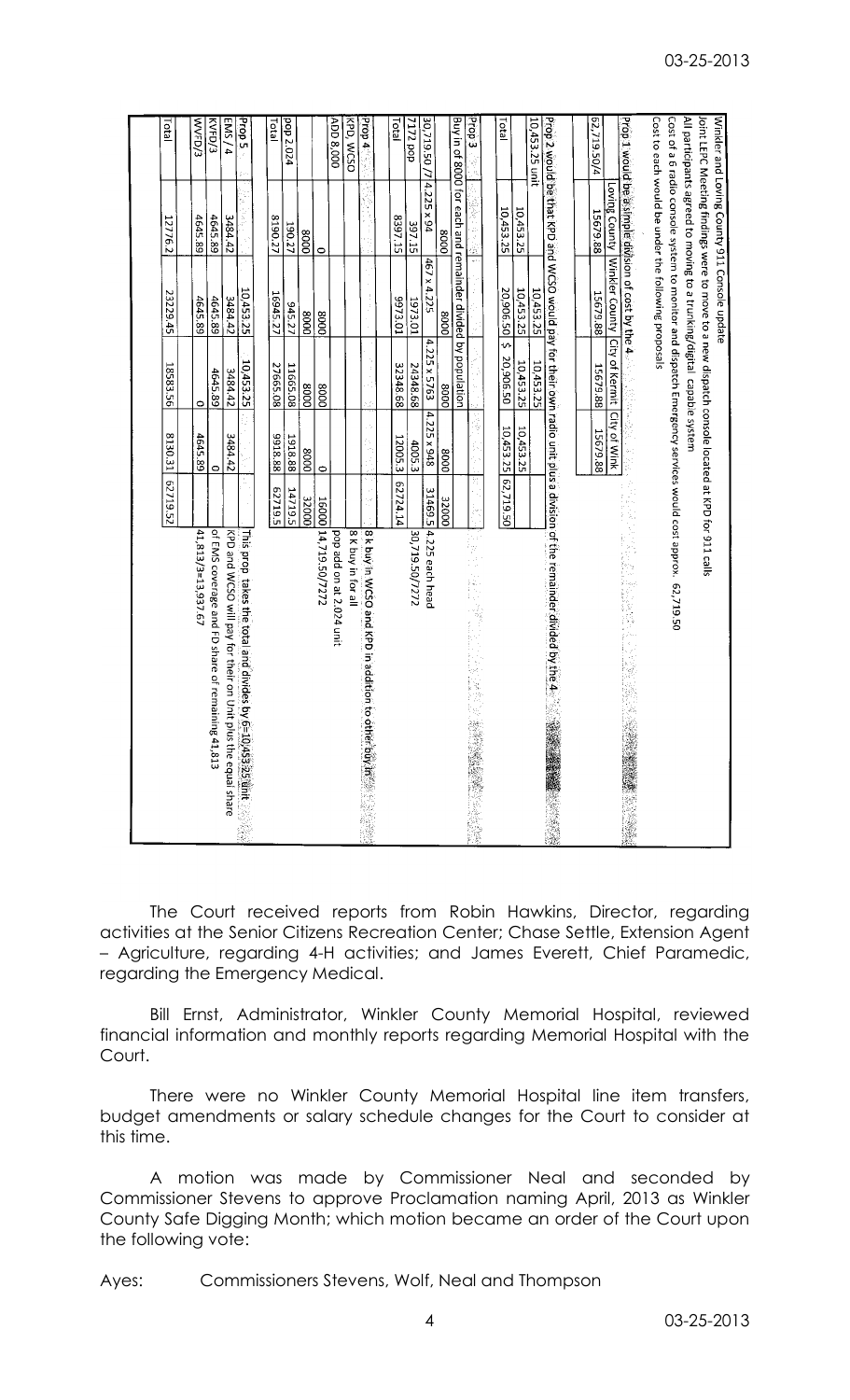Noes: None

# **PROCLAMATION**

## WINKLER COUNTY SAFE DIGGING MONTH **APRIL, 2013**

WHEREAS, thousands of times each year, the underground infrastructure in Texas is damaged by those who do not have underground lines located prior to digging, resulting in service interruption, environmental damage, and threat to public safety; and

WHEREAS, in 2005, the Federal Communications Commission designated 811 to provide excavators and homeowners a simple number to contact utility operators to request the location<br>of underground lines at the intended line intended with the state of the state of the location of underground lines at the intended dig site; and

WHEREAS, the Permian Basin Damage Prevention Council, a stakeholder-driven organization dedicated to the prevention of damage to underground utilities in eleven West Texas counties, promotes the national 811 notification system in an effort to reduce these damages; and

WHEREAS, damage prevention is a shared responsibility; by using safe digging practices, the excavators and homeowners of Winkler County can save time and money and help keep our infrastructure safe and connected.

NOW, THEREFORE, BE IT RESOLVED, that the Commissioners' Court of Winkler County does hereby proclaim April, 2013, as WINKLER COUNTY SAFE DIGGING MONTH and encourage excavators throughout Winkler County to always call 811 before digging. Safe digging is no accident!

THEREFORE, IN OFFICIAL RECOGNITION WHEREOF, we, the undersigned do hereby affix our signatures this 25th day of March, 2013.

**Bonnie Leck** Winkler County Judge

Stever Commissioner recinct 1

Randy Neal

Commissioner, Precinct 3

Robbie Wolf

Commissioner, Precinct 2

Billy Ray Thompson

Commissioner, Precinct 4

| thelia Reed<br>ikler County Clerk |
|-----------------------------------|
|                                   |

Agenda item regarding request of Sheriff to hire jailer for Winkler County Law Enforcement Center to fill vacancy was not needed at this time.

A motion was made by Commissioner Wolf and seconded by Commissioner Neal to approve granting permission to the 4-H Livestock Board to add a utility building to be used as the Livestock Office during the Winkler-Loving Counties Stock Show at the Expo Building in Wink at the expense of the Livestock Board; which motion became an order of the Court upon the following vote:

Ayes: Commissioners Stevens, Wolf, Neal and Thompson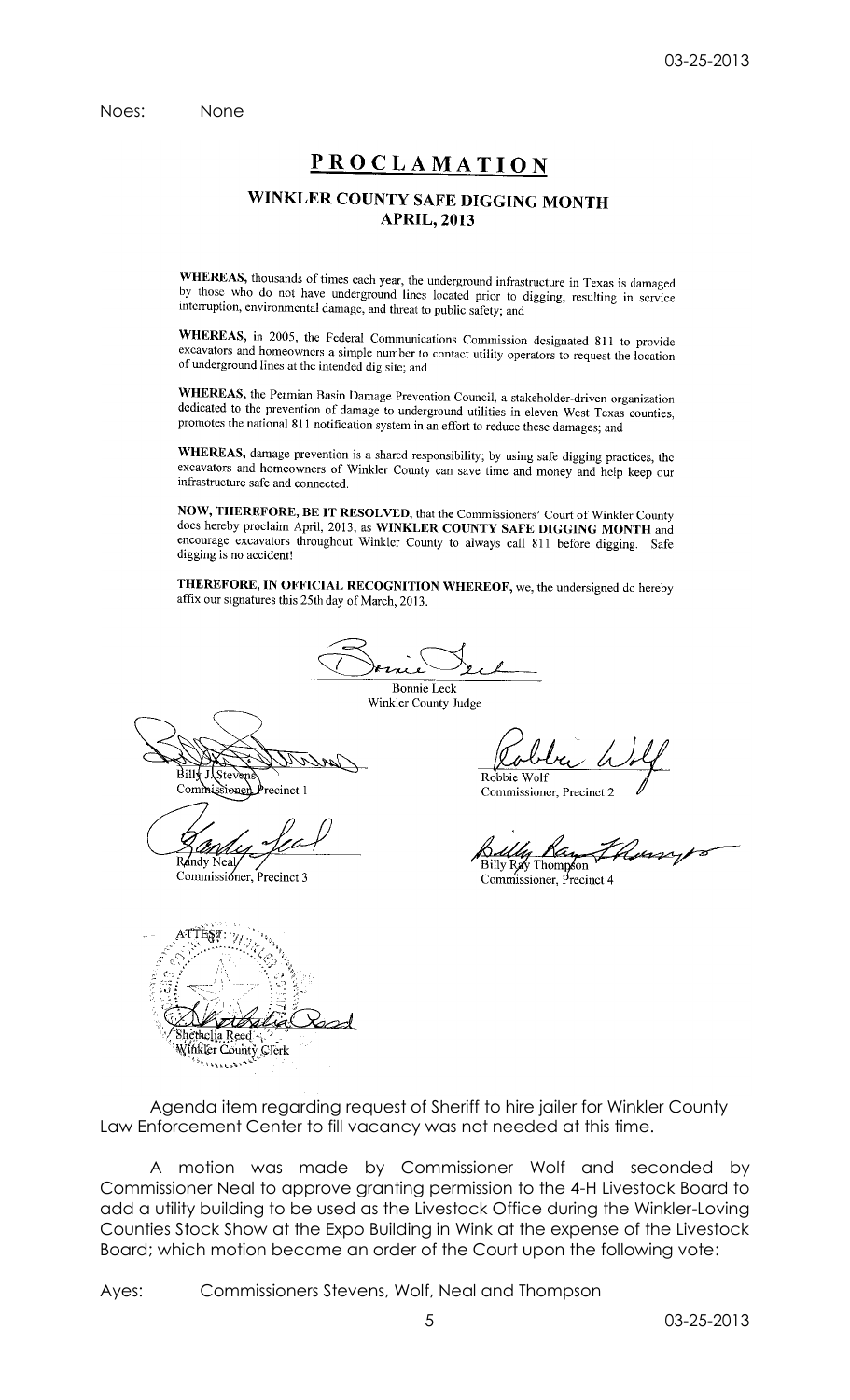Noes: None

A motion was made by Commissioner Wolf and seconded by Commissioner Stevens to approve request of Pam Rogers representing the Roy Orbison Festival Committee to use softball field at County Park in Wink on Saturday, June 15, 2013 for softball tournament; which motion became an order of the Court upon the following vote:

Ayes: Commissioners Stevens, Wolf, Neal and Thompson Noes: None

A motion was made by Commissioner Neal and seconded by Judge Leck to approve request of District Attorney to hire receptionist to fill vacancy; which motion was denied by order of the Court upon the following vote:

Ayes: Judge Leck and Commissioner Neal Noes: Commissioners Stevens, Wolf and Thompson

A motion was made by Commissioner Neal and seconded by Commissioner Thompson to approve request of Justice of the Peace, Precinct No. 1, to hire part-time receptionist to fill vacancy; which motion became an order of the Court upon the following vote:

Ayes: Commissioners Stevens, Wolf, Neal and Thompson Noes: None

A motion was made by Commissioner Wolf and seconded by Commissioner Neal to approve request of Commissioners, Precincts No. 2 and No. 3, to hire employees for Winker County water parks from budgeted funds; which motion became an order of the Court upon the following vote:

Ayes: Commissioners Stevens, Wolf, Neal and Thompson Noes: None

A motion was made by Commissioner Thompson and seconded by Commissioner Stevens to approve request of Commissioners, Precincts No. 1, No. 2, No. 3 and No. 4, to hire summer employees from budgeted funds; which motion became an order of the Court upon the following vote:

Ayes: Commissioners Stevens, Wolf, Neal and Thompson Noes: None

A motion was made by Commissioner Neal and seconded by Commissioner Thompson to set the date for second Commissioners' Court meeting as May 23, 2013; which motion became an order of the Court upon the following vote:

Ayes: Commissioners Stevens, Wolf, Neal and Thompson Noes: None

Following discussion regarding purchase of ambulance for Winkler County Emergency Medical Service, a motion was made by Commissioner Wolf and seconded by Commissioner Stevens to purchase from DACO Fire Equipment a Lifeline Emergency Vehicle without Stryker Power Load System in the amount of \$205,139.00 from committed medical funds less \$80,817.06 from insurance proceeds; which motion became an order of the Court upon the following vote:

Ayes: Commissioners Stevens, Wolf, Neal and Thompson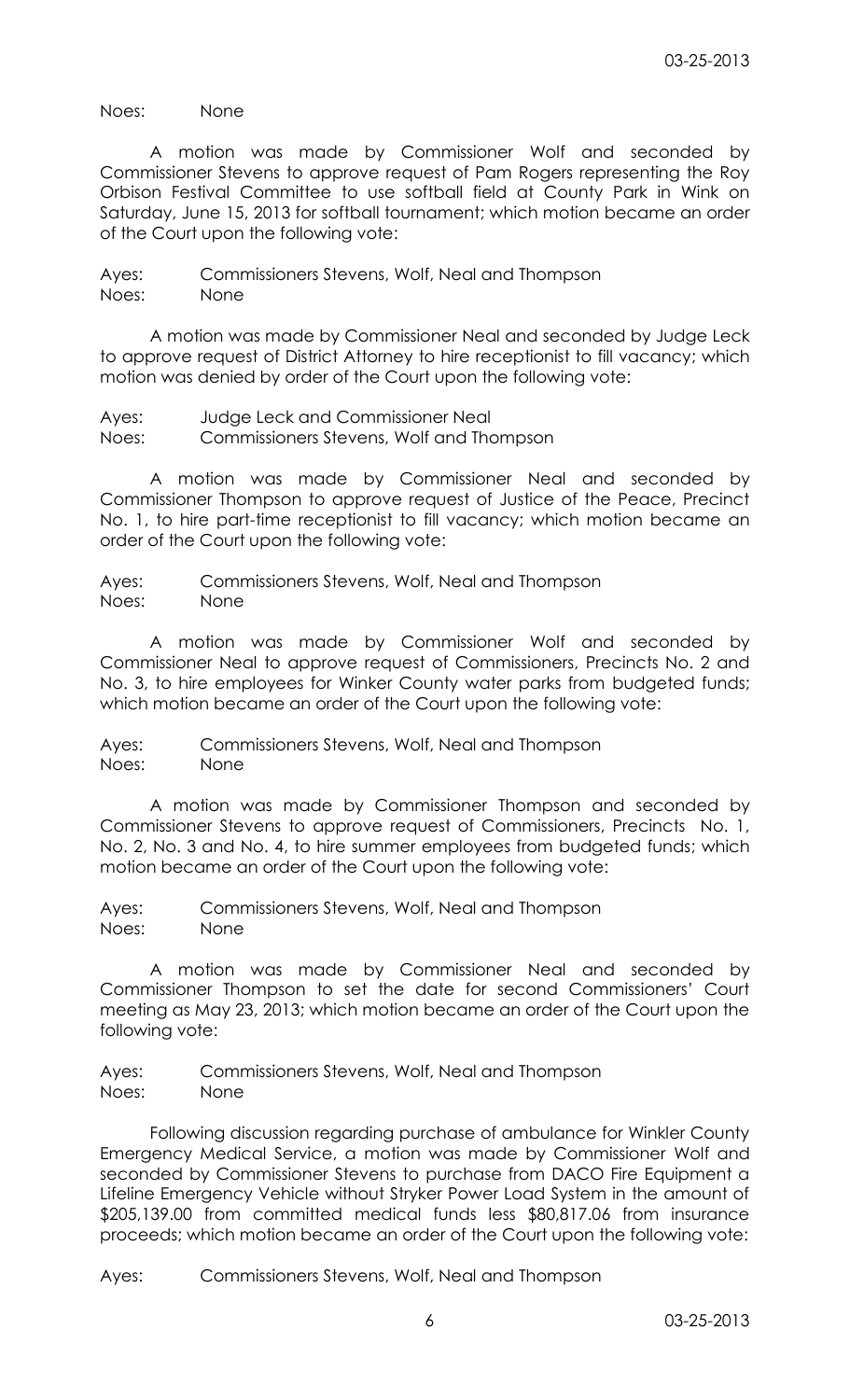Noes: None

A motion was made by Commissioner Neal and seconded by Commissioner Thompson to accept grant funds in the amount of \$12,687.00 from Texas "J" Regional Advisory Council to help purchase one (1) Stryker Power XT Cot in the amount of \$12,707.20 with additional amount from EMS equipment fund and approve expenditure of same; which motion became an order of the Court upon the following vote:

Ayes: Commissioners Stevens, Wolf, Neal and Thompson Noes: None

> 03/21/2013 15:06 4325862805 WINKLER COUNTY EMS

PAGE 01



TEXAS "J" REGIONAL ADVISORY COUNCIL P.O. Box 7964 • Midland, Texas 79708 • 432-221-3834

Date: March 6, 2013

To: Winkler County EMS

From: Frank Rodriguez

Texas J RAC Executive Committee is pleased to inform you of the approval of your organization's<br>request for grant funds in the amount of \$12,682.00 toward the grant of your organization's request for grant funds in the amount of \$12,687.00 toward the purchase of:

I-Stryker Power Pro XT Cot

Documentation of the purchase of this item including a copy of the receipt and cancelled check must be<br>sent to the Texas J RAC office by June 1, 2013. Follows to rule in the context of the Texas J RAC office by June 1, 201 securements for the purchase of this from including a copy of the receipt and cancelled check must be<br>sent to the Texas J RAC office by June 1, 2013. Failure to submit the report will result in the recipient<br>being held lia being held liable for reimbursement of the total surn of the allocation.

If your organization is unable to purchase this item for any reason,  $J RAC$  must be informed in writing<br>no later than April 29, 2013 of an alternative request factor of  $T_{\text{tot}}$ . The CR R no later than April 29, 2013 of an alternative request for funds. The J RAC Executive Committee<br>will review the request and notify you of a domining Le M<sub>an</sub> 2, 2013. will review the request and notify you of a decision by May 3, 2013.

Please refer to the "Grant Funds Application Criteria" under II Project Criteria for a description of any<br>restrictions on the use of the funds restrictions on the use of the funds.

Thank you for your cooperation in this process. An expenditure form is attached and copies are available<br>on the Texas J R AC website. If you have agreed in the study of the Texas J R AC website. on the Texas J RAC website. If you have any questions or require assistance, please contact the Texas J<br>RAC office at 432-221-3834 or counse the mean of require assistance, please contact the Texas J RAC office at 432-221-3834 or connie.thompson@midland-memorial.com

Check #1229 in the amount of \$12,687.00 received on  $\frac{3}{20}$ 

lames & Event Emp  $By_$ ignature of Person accepting check on behalf of entity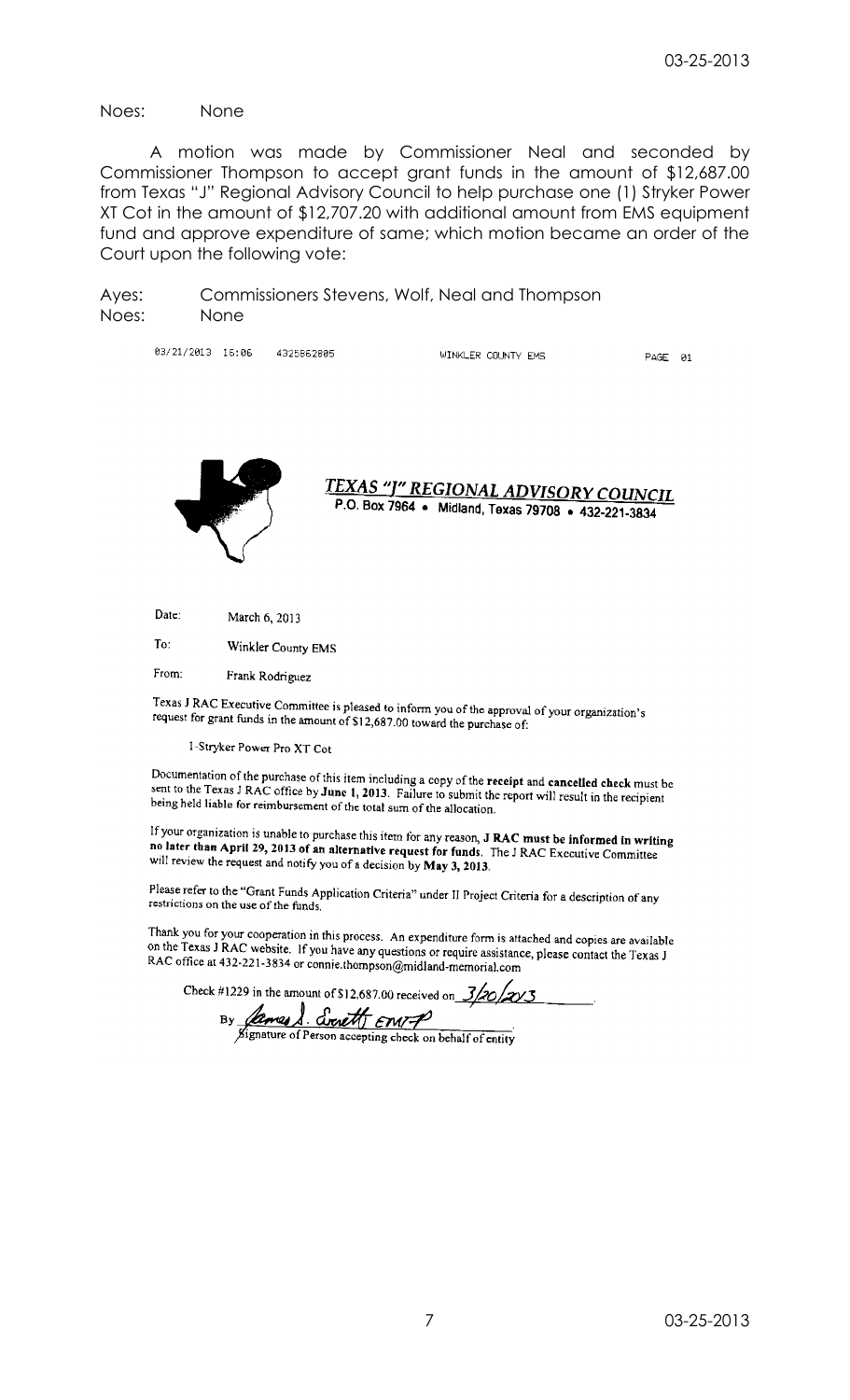

1 - Stryker Power Pro XT Cot

Funds will be distributed at the Board of Directors Meeting in Marathon on March 20, 2013 or contact the RAC office 432-221-3834 to make arrangements if you would like these funds before March 12, 2013.

Documentation of the purchase of this item including a copy of the receipt and cancelled check must be sent to the Texas J RAC office by June 1, 2013. Failure to submit the report will result in the recipient being held liable for reimbursement of the total sum of the allocation.

If your organization is unable to purchase this item for any reason, **J RAC must be informed in writing no later than April 29, 2013 of an alternative request for funds.** The J RAC Executive Committee will project the gr will review the request and notify you of a decision by May 3, 2013.

Please refer to the "Grant Funds Application Criteria" under II Project Criteria for a description of any restrictions on the use of the funds.

Thank you for your cooperation in this process. An expenditure form is attached and copies are available on the Texas J RAC website. If you have any questions or require assistance, please contact the Texas J<br>RAC office at 432.221.3834 or points the magnetic state of require assistance, please contact the Texas J RAC office at 432-221-3834 or connie.thompson@midland-memorial.com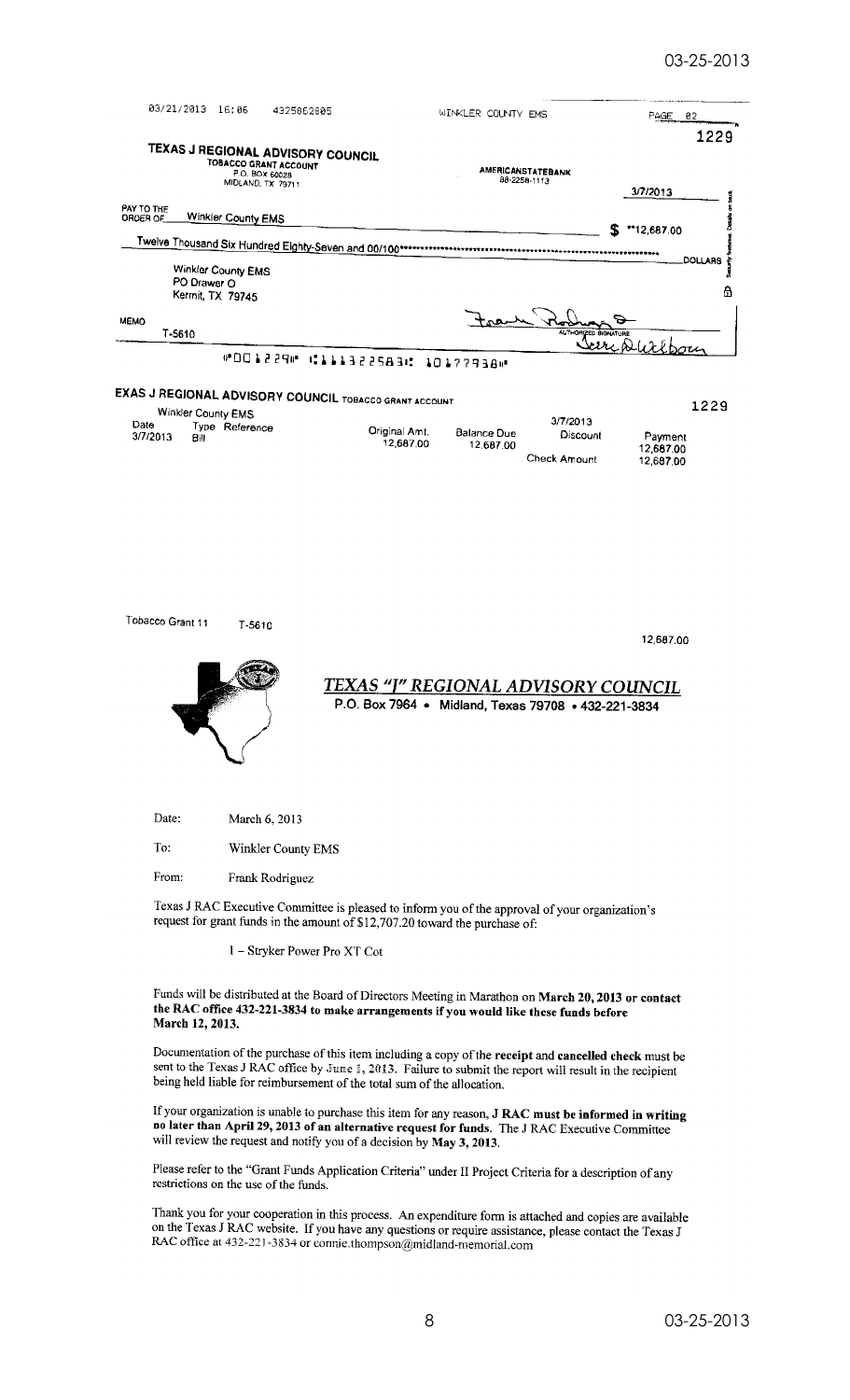A motion was made by Commissioner Wolf and seconded by Commissioner Thompson to approve payment in the amount of \$3,580.00 to Robison Johnston & Patton LLP for audit of Adult and Juvenile Probation Departments from budgeted funds; which motion became an order of the Court upon the following vote:

Ayes: Commissioners Stevens, Wolf, Neal and Thompson Noes: None

A motion was made by Commissioner Wolf and seconded by Commissioner Stevens to approve payment in the amount of \$6,133.40 to Midland Safety & Health for fire extinguishers installation, inspections and recharges at Winkler County Airport (\$4,010.00) and County Buildings in Kermit (\$2,103.40) from contingency funds; which motion became an order of the Court upon the following vote:

Ayes: Commissioners Stevens, Wolf, Neal and Thompson Noes: None

A motion was made by Commissioner Neal and seconded by Commissioner Wolf to approve payment in the amount of \$5,304.00 for fertilizer for County Park in Kermit from budgeted funds; which motion became an order of the Court upon the following vote:

Ayes: Commissioners Stevens, Wolf, Neal and Thompson Noes: None

After reviewing Winkler County's Tax Abatement Guidelines and Criteria, a motion was made by Commissioner Neal and seconded by Commissioner Stevens to renew and accept as set forth Winkler County's Tax Abatement Guidelines and Criteria; which motion became an order of the Court upon the following vote:

Ayes: Commissioners Stevens, Wolf, Neal and Thompson Noes: None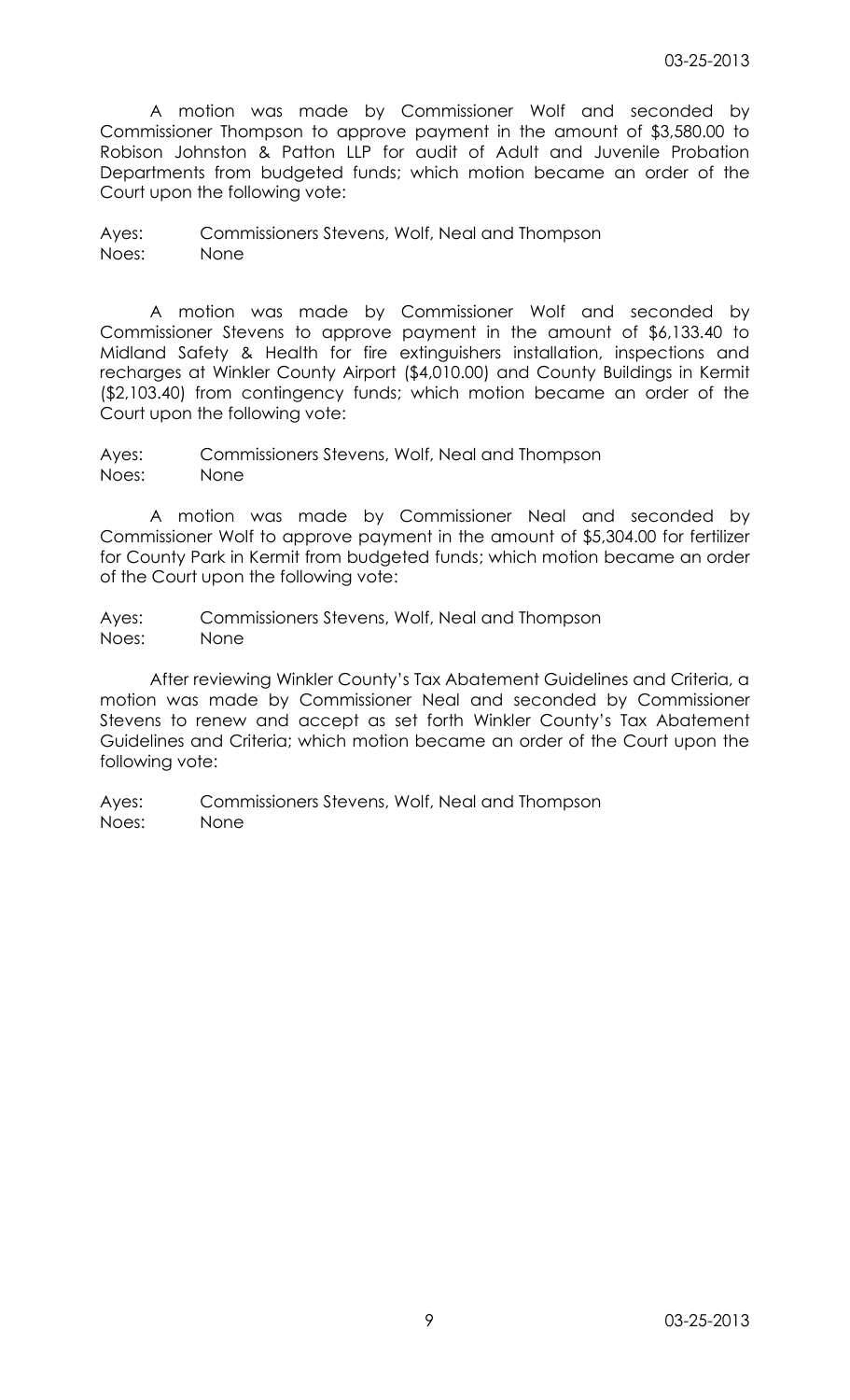#### **WINKLER COUNTY STATE OF TEXAS**

# TAX ABATEMENT GUIDELINES AND CRITERIA

The following Guidelines and Criteria have been adopted by the Winkler County Commissioners' Court to establish a uniform policy of tax abatement for owners or lessees of eligible facilities willing to execute tax abatement contracts designed to provide long-term significant positive economic impact to the community by utilizing the area contractors and work force to the maximum extent feasible, and by developing, redeveloping, and improving property,

In order to be eligible for designation as a Reinvestment Zone and receive tax abatement, the planned improvement:

- 1. Must be reasonably expected to have an increase in positive net economic benefit to Winkler County of at least \$1,000,000.00 over the life of the abatement, computed to include (but not limited to) new sustaining payroll and/or capital improvement. The creation of (number and type) of new jobs will also factor into the decision to grant an
- 2. Must not be expected to solely or primarily have the effect of transferring employment from one part of Winkler County to another.

In addition to the criteria set forth above, the Winkler County Commissioners' Court reserves the right to negotiate a Tax Abatement Agreement in order to compete favorably with

Only that increase in the fair market of the property directly resultant from the development, redevelopment, and improvement specified in the contract will be eligible for abatement and then only to the extent that such increase exceeds any reduction in the fair market value of the other property of the applicant located within the jurisdiction creating the

All abatement contracts will be for a term no longer than allowed by law.

It is the goal of Winkler County to grant tax abatements on the same terms and conditions as the other taxing units having jurisdiction of the property. However, nothing herein shall limit the discretion of the Winkler County Commissioners' Court to consider, adopt, modify or decline any tax abatement request.

This policy is effective as of the date adopted by the Winkler County Commissioners' Court and shall at all times be kept current with regard to the needs of Winkler County and reflective of the official views of the County Commissioners' Court. These Guidelines and Criteria shall be reviewed every two (2) years.

The adoption of these guidelines and criteria by the Winkler County Commissioners' Court does not:

- 1. Limit the discretion of the governing body to decide whether to enter into a specific Tax Abatement Agreement,
- 2. Limit the discretion of the governing body to delegate to its employees the authority to determine whether or not the governing body should consider a particular application or request for tax abatement; or,
- 3. Create any property, contract, or other legal right in any person to have the governing body consider or grant a specific application or request for tax abatement.

 $\mathbf{I}$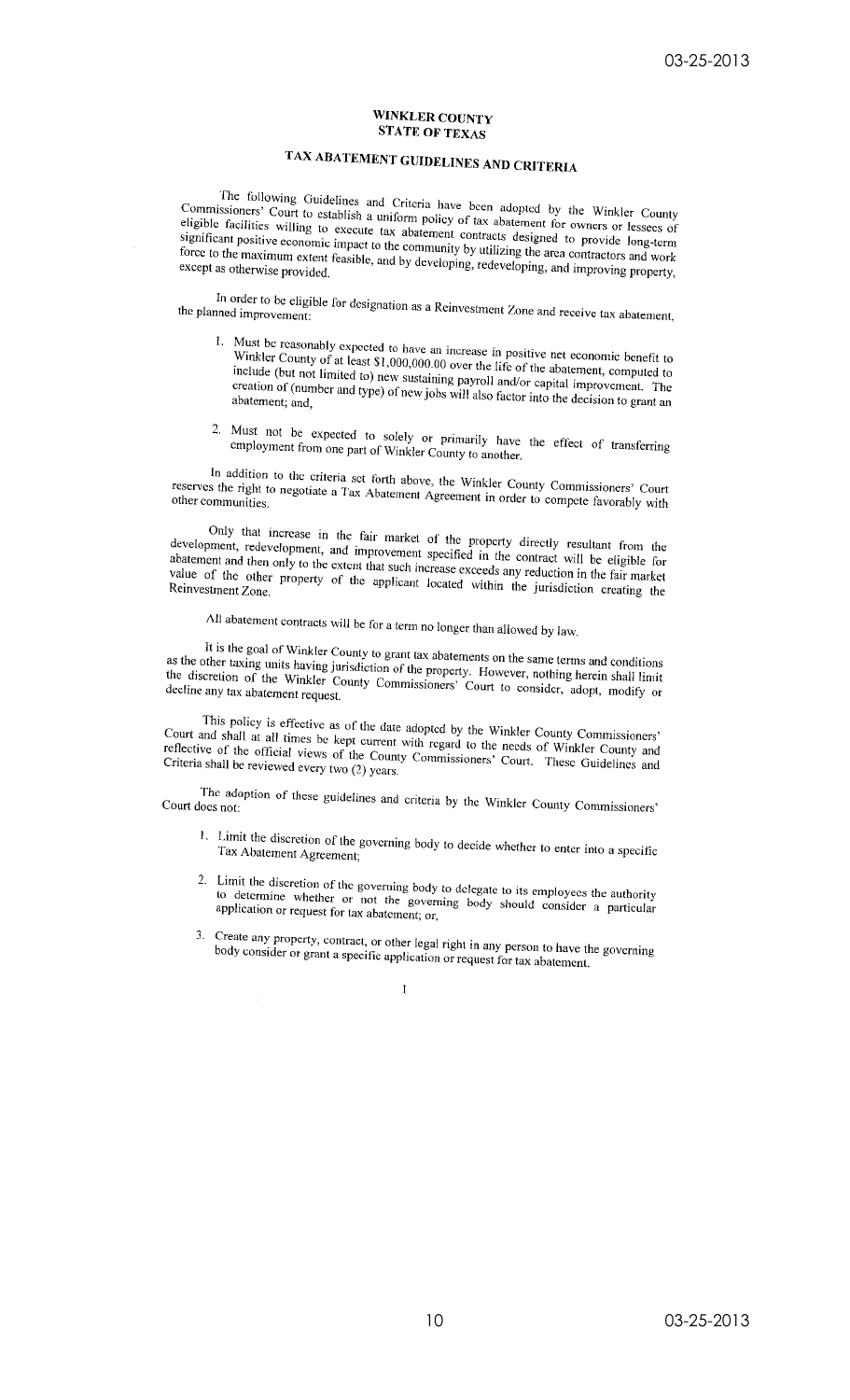#### DEFINITIONS - SECTION I

- A. "Abatement" means the full or partial exemption from ad valorem taxes of certain property in a reinvestment zone designated by Winkler County or the Cities of Kermit and/or Wink for economic development purposes.
- B. "Agreement" means a contractual agreement between a property owner and/or lessee and Winkler County.
- C. "Base Year Value" means the assessed value on the eligible property as of January 1 preceding the execution of the agreement.
- D. "Deferred Maintenance" means improvements necessary for continued operation which do not improve productivity or alter the process technology.
- E. "Eligible Facilities" means new, expanded, or modernized buildings and structures, including fixed machinery and equipment, which is reasonably likely as a result of granting the abatement to contribute to the retention or expansion of primary employment or to attract major investment in the reinvestment zone that would be a benefit to the property and that would contribute to the economic development of Winkler County, but does not include facilities which are intended to be primarily to provide goods or services to residents for existing businesses located in Winkler County such as, but not limited to, restaurants and retail sales establishments. Eligible facilities may include, but shall not be limited to, hotels and office buildings.
- F. "Expansion" means the addition of building structures, machinery, equipment or payroll for purposes of increasing production capacity.
- G. "Facility" means property improvement(s) completed or in the process of construction which together comprise an interregional whole.
- H. "Modernization" means a complete or partial demolition of facilities and the complete or partial reconstruction or installation of a facility of similar or expanded production capacity. Modernization may result from the construction, alteration, or installation of building, structures, machinery, or equipment, or both.
- I. "New Facility" means a property previously undeveloped which is placed into service by means other than or in conjunction with expansion or modernization.
- $\mathbf{L}$ "Productive Life" means the number of years property improvement(s) is/are expected to be in service in a facility.

#### **ABATEMENT AUTHORIZED - SECTION II**

- A. Eligible Facilities. Upon application, eligible facilities shall be considered for tax abatement as hereinafter provided.
- B. Creation of New Values. Abatement may only be granted for the additional value of eligible property improvement(s) made subsequent to and specified in an abatement agreement between Winkler County and the property owner or lessee, subject to such limitations as Winkler County may require.
- C. New and Existing Facilities. Abatement may be granted for the additional value of eligible property improvement(s) made subsequent to and specified in an abatement agreement between Winkler County and the property owner or lessee, subject to such limitations as Winkler County may require.
- D. Eligible Property. Abatement may be extended to the value of the buildings, structures, fixed machinery and equipment, site improvements, and related fixed improvements necessary to the operation and administration of the facility.

 $\overline{2}$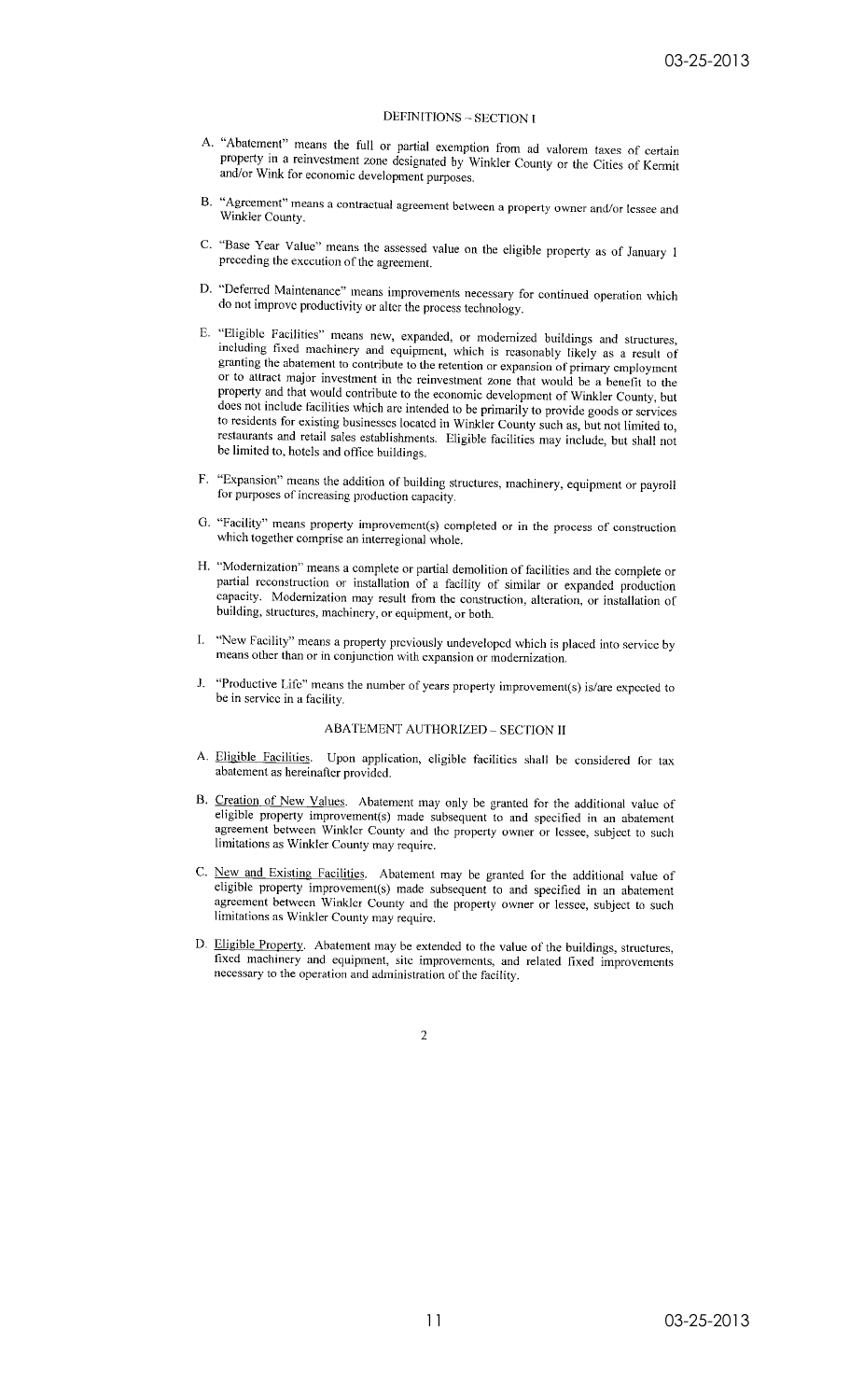- E. Ineligible Property. The following types of property shall be fully taxable and ineligible for tax abatement: land; supplies; tools; furnishings, and other forms of movable personal property; housing; deferred maintenance; property to be rented or leased, except as provided in Section II(F); property which has a productive life of less than ten (10) vears.
- F. Owned/Leased Facilities. If a leased facility is granted abatement, the agreement shall be executed with the lessor and the lessee.
- G. Economic Qualifications. In order to be eligible for designation as a reinvestment zone and receive tax abatement, the planned improvement:
	- (1) Must be reasonably expected to have an increase in positive net economic benefit to Winkler County of at least \$1,000,000.00 over the life of the abatement agreement, computed to include (but not limited to) new sustaining payroll and/or capital improvement. The creation of (number and type) new jobs will also factor into the decision to grant an abatement; and
	- (2) Must not be expected to solely or primarily have the effect of transferring employment from one part of Winkler County to another.
- H. Standards for Tax Abatement. The following factors, among others, shall be considered in determining whether to grant tax abatement:
	- (1) Value of existing improvements, if any;
	- (2) Type and value of proposed improvements;
	- (3) Productive life of proposed improvements;
	- $(4)$ Number of existing jobs to be retained by proposed improvements;
	- (5) Number and type of new jobs to be created by proposed improvements;
	- $(6)$ Amount of local payroll to be created;
	- $(7)$ Whether the new jobs to be created will be filled by persons residing or projected to reside within affected taxing jurisdiction;
	- $(8)$ Amount which property tax base valuation will be increased during the term of abatement and after abatement, which shall include a definitive commitment that such valuation shall not, in any case, be less than \$1,000,000.00;
	- The costs to be incurred by Winkler County to provide facilities directly resulting  $(9)$ from the new improvements;
	- (10) The amount of ad valorem taxes to be paid to Winkler County during the abatement period considering (a) the existing values, (b) the percentage of new value abated, (c) the abatement period, and (d) the value after expiration of the abatement period;
	- (11) The population growth of Winkler County that occurs directly as a result of new improvements;
	- (12) The types and values of public improvements, if any, to be made by applicant seeking abatement;
	- (13) Whether the proposed improvements compete with existing businesses to the detriment of the local economy;
	- (14) The impact on the business opportunities of existing business;
	- (15) The attraction of other new businesses to the area;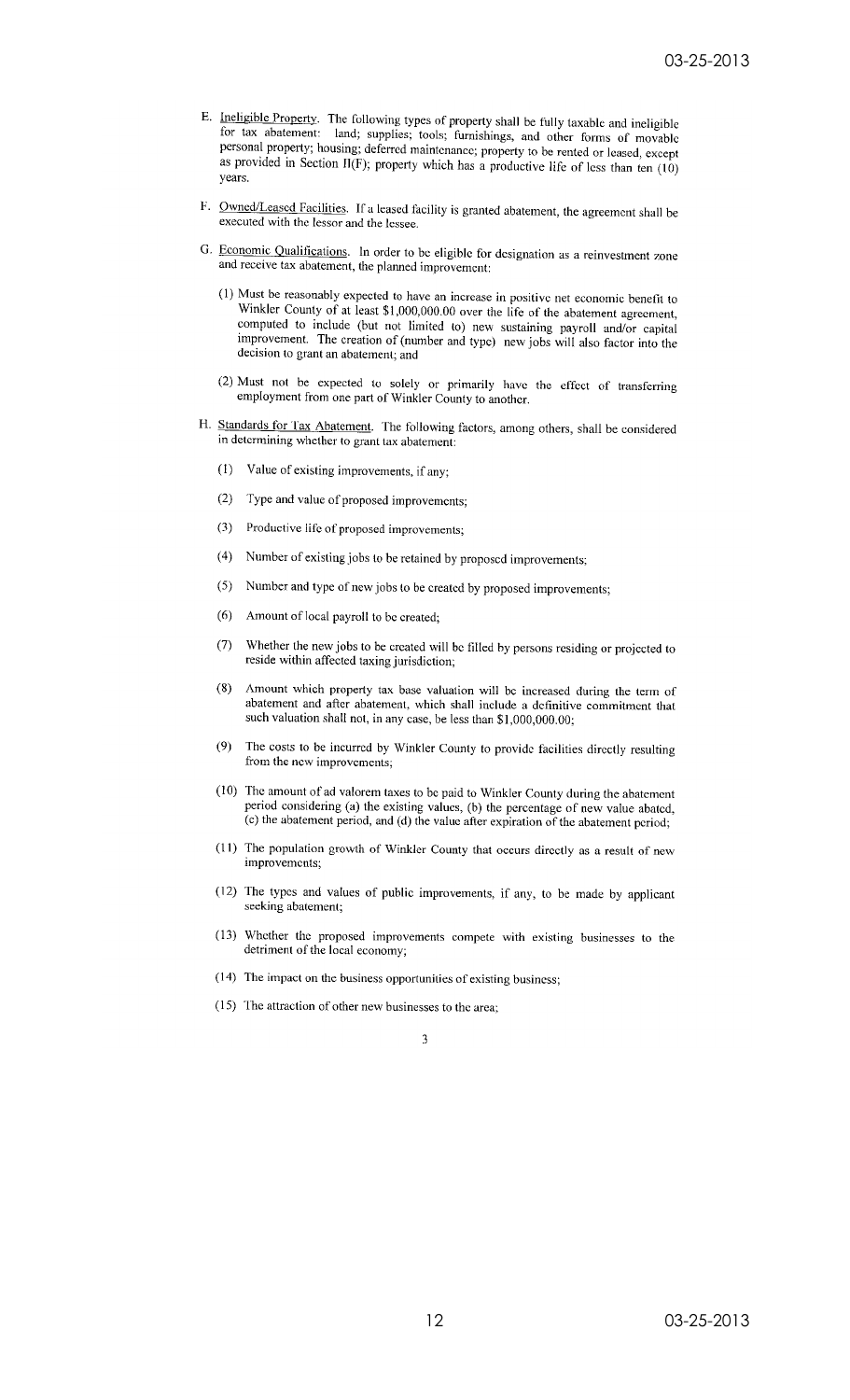- (16) The overall compatibility with the zoning ordinances and comprehensive plan for the area:
- (17) Whether the project obtains all necessary permits from the applicable environmental agencies.

Each eligible facility shall be reviewed on its merits utilizing the factors provided above. After such review, abatement may be denied entirely or may be granted to the extent deemed appropriate after full evaluation.

- I. Denial of Abatement. Neither a reinvestment zone nor abatement agreement shall be authorized if it is determined that:
	- (1) There would be substantial adverse effect on the provision of government services or tax base:
	- (2) The applicant has insufficient financial capacity;
	- (3) Planned or potential use of the property would constitute a hazard to public safety, health, or morals;
	- (4) Violation of other codes or laws; or
	- (5) Any other reason deemed appropriate by Winkler County.
- J. Taxability. From the execution of the abatement to the end of the agreement period, taxes shall be payable as follows:
	- (1) The value of incligible property as provided in Section II(E) shall be fully taxable; and
	- (2) The base year value of existing eligible property as determined each year shall be fully taxable.

The additional value of new cligible property shall be fully taxable at the end of the abatement period.

#### **APPLICATION - SECTION III**

- A. Any present or potential owner of taxable property in Winkler County may request the creation of a reinvestment zone and tax abatement by filing a written application with the County Judge of Winkler County.
- B. The application shall consist of a general description of the new improvements to be undertaken; a descriptive list of the improvements for which an abatement is requested; a list of the kind, number and location of all proposed improvements of the property; a map and property description; a time schedule for undertaking and completing the proposed improvements. In the case of modernization, a statement of the assessed value of the facility, separately stated for real and personal property, shall be given for the tax year immediately preceding the application. The County may require such financial and other information as deemed appropriate for evaluating the financial capacity and other factors pertaining to the applicant, to be attached to this application. The completed application must be accompanied by the payment of a non-refundable application fee for administrative costs associated with the processing of the tax abatement request. All checks in payment of the administrative fee shall be made payable to Winkler County. For abatement requests for improvements with a planned value equal to or in excess of \$1,000,000.00, the fee shall be ONE THOUSAND AND NO/100 DOLLARS  $$1,000.00$ .
- C. Winkler County shall give notice as provided by the Property Tax Code, including written notice to the presiding officer of the governing body of each taxing unit in which the property to be subject to the agreement is located, not later than seven (7) days before

 $\overline{4}$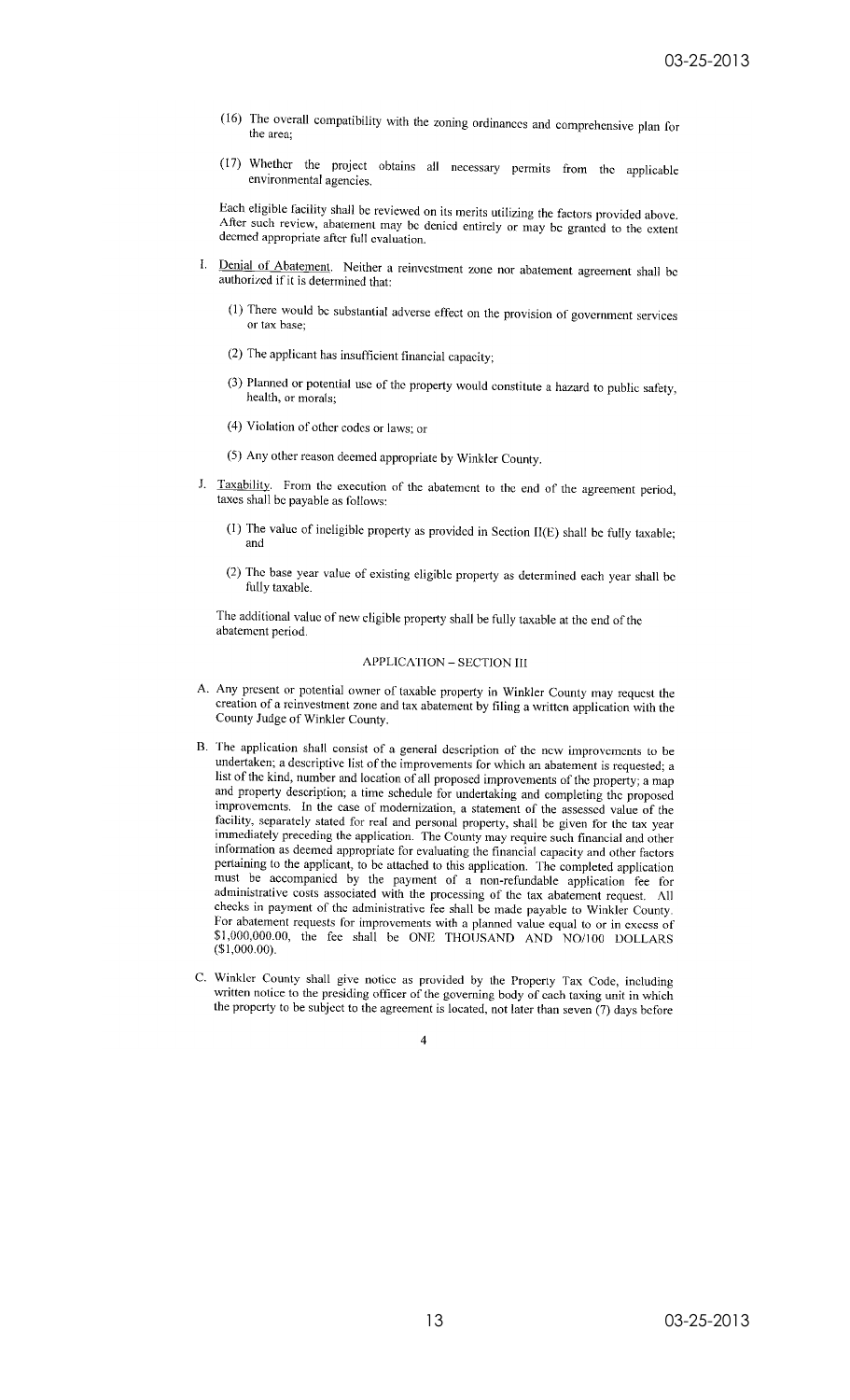the public hearing, and publication in a newspaper of general circulation within such taxing jurisdiction no later than the seventh day before the public hearing. Before acting upon the application, Winkler County shall, through public hearing, afford the applicant and the designated representative of any governing body referenced herein above, and the public the opportunity to show cause why the abatement should or should not be granted.

D. If a city within Winkler County designates a reinvestment zone within its corporate limits and enters into or proposes to enter into an abatement agreement with a present or potential owner of a taxable property, such present or potential owner of taxable property may request tax abatement by Winkler County by following the same application process described in Section III(A) hereof. No other notice of hearing shall be required except compliance with the open meetings act unless the Commissioners' Court deems them necessary in a particular case.

#### **AGREEMENT - SECTION IV**

- A. After approval, the Commissioners' Court of Winkler County shall formally pass a resolution and execute an agreement with the owner of the facility and lessee as required which shall:
	- 1. Include a list of the kind, number and location of all proposed improvements to the property:
	- $2.$ Provide access to and authorize inspection of the property by the taxing unit to insure compliance with the agreement;
	- 3. Limit the use of the property consistent with the taxing unit's development goals;
	- $\overline{4}$ . Provide for recapturing property tax revenues that are lost if the owner fails to make improvements as provided by the agreement;
	- 5. Include each term that was agreed upon with the property owner and require the owner to annually certify compliance with the terms of the agreement to each taxing unit: and
	- 6. Allow the taxing unit to cancel or modify the agreement at any time if the property owner fails to comply with the terms of the agreement.
- B. The owner of the facility and lessee shall also agree to the following:
	- 1. A specified number of permanent full time jobs at facility shall be created, and the owner and lessee shall make reasonable efforts to employ persons who are residents of Winkler County in such jobs, provided, however, that there shall be no obligation to employ residents who are not:
		- a. Equally or more qualified than nonresident applicants;
		- b. Available for employment on terms and/or salaries comparable to those required by nonresident applicants; or
		- c. Able to become qualified with 72 hours training provided by owner.
	- 2. Each person employed in such job shall perform a portion, if not all, of their work in Winkler County.
	- 3. Owner shall agree that it and its contractors, if any, will use reasonably commercial efforts to maximize its use of goods and services available through Winkler County businesses in the construction, operation and maintenance of the improvements and the project; provided, however, that there shall be no requirement to use goods and services provided by Winkler County residents that are not: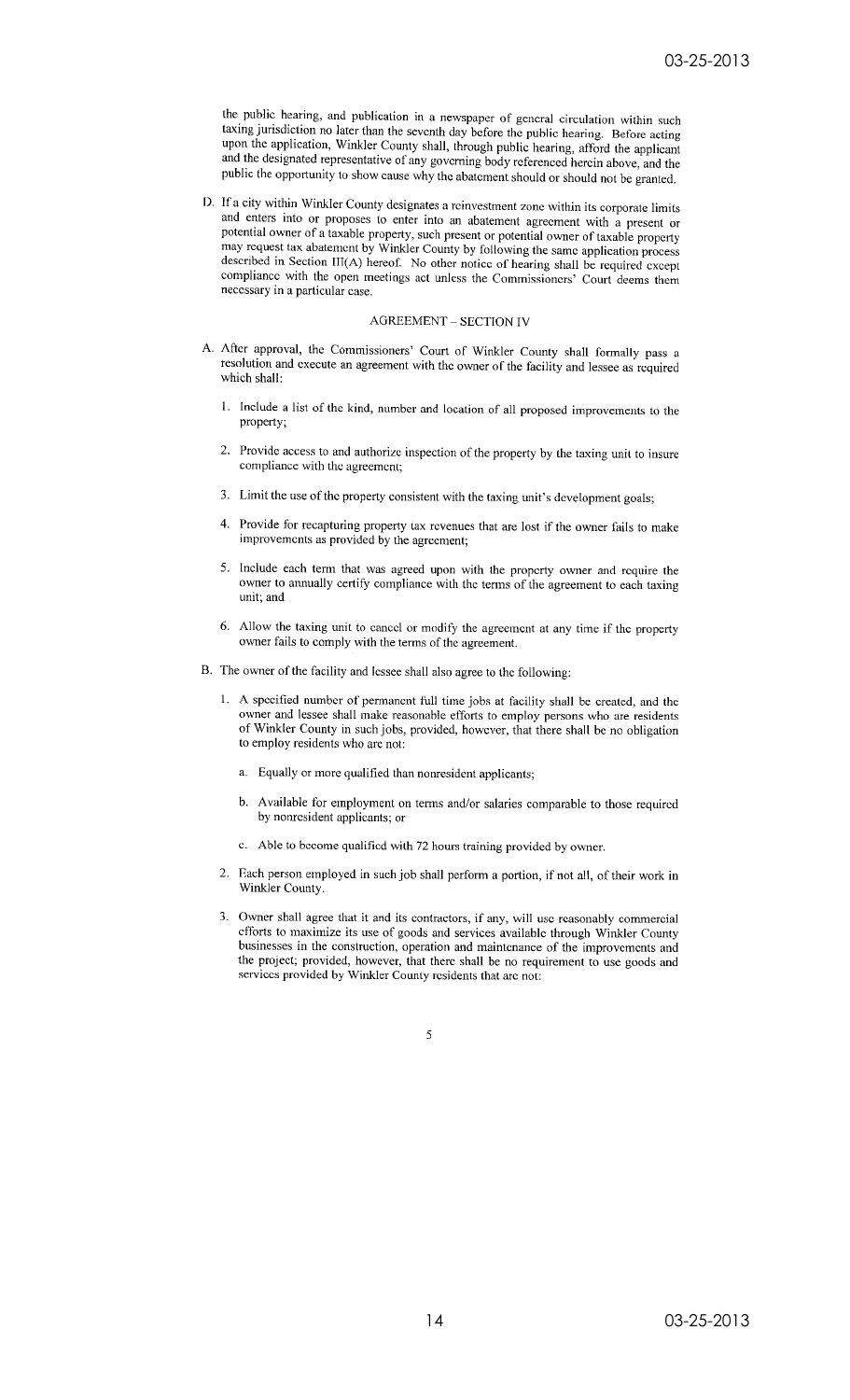- a. Of similar quality to those provided by nonresidents; or
- b. Made available on terms and conditions (including pricing) comparable to those offered by nonresidents. Comparable price shall be defined as less than or equal to 105% of the nonresident price for equivalent quality, conditions and terms.
- 4. Owner or its construction contractor, if any, shall designate a coordinator of local services who will act as liaison between any individuals who are interested in obtaining information about providing goods or services related to the construction of the project. Additionally, owner or its construction contractor, if any, shall advertise in local newspapers in Winkler County for local contractors to perform work on the construction project.
- 5. On May 1<sup>st</sup> of each year that the agreement shall be in effect, owner shall certify to the County Judge of Winkler County, and to the governing body of each taxing unit, that owner is in compliance with each applicable term set forth above.

Such agreement shall normally be executed within sixty (60) days after the applicant has forwarded all necessary information and documentation to the Commissioners' Court.

#### **RECAPTURE - SECTION V**

- A. In the event that the applicant or its assignee (1) allows its ad valorem taxes owed to Winkler County to become delinquent and fails to timely and properly follow the legal procedures for their protest and/or contest; or (2) violates any of the terms and conditions of the abatement agreement and fails to cure during the cure period, the agreement then may be terminated and all taxes previously abated by virtue of the agreement will be recaptured and paid within thirty (30) days of the termination.
- B. Should Winkler County determine that the applicant or its assignee is in default according to the terms and conditions of its agreement, Winkler County shall notify the company or individual in writing at the address stated in the agreement, and, if such is not cured within the time set forth in such notice ("cure period"), then the agreement may be terminated.

#### **ADMINISTRATION - SECTION VI**

- A. The Chief Appraiser of the Winkler County Appraisal District will annually determine an assessment of the real and personal property comprising the reinvestment zone. Each year, the company or individual receiving abatement shall furnish the appraiser with such information as may be necessary for the abatement. Once value has been established, the Chief Appraiser will notify the Commissioners' Court of Winkler County of the amount of the assessment.
- B. Winkler County may execute a contract with any other jurisdiction(s) to inspect the facility to determine if the terms and conditions of the abatement agreement are being The abatement agreement shall stipulate that employees and/or designated met. representatives of Winkler County will have access to the reinvestment zone during the term of the abatement to inspect the facility to determine if the terms and conditions of the agreement are being met. All inspections will be made only after the giving of twenty-four (24) hours prior notice and will only be conducted in such a manner as to not unreasonably interfere with the construction and/or operation of the facility. All inspections will be made with one or more representatives of the company or individual and in accordance with its safety standards.
- C. Upon completion of construction, the designated representative of Winkler County shall annually evaluate each facility receiving abatement to insure compliance with the agreement. A formal report shall be made to the Commissioners' Court.

 $\bar{6}$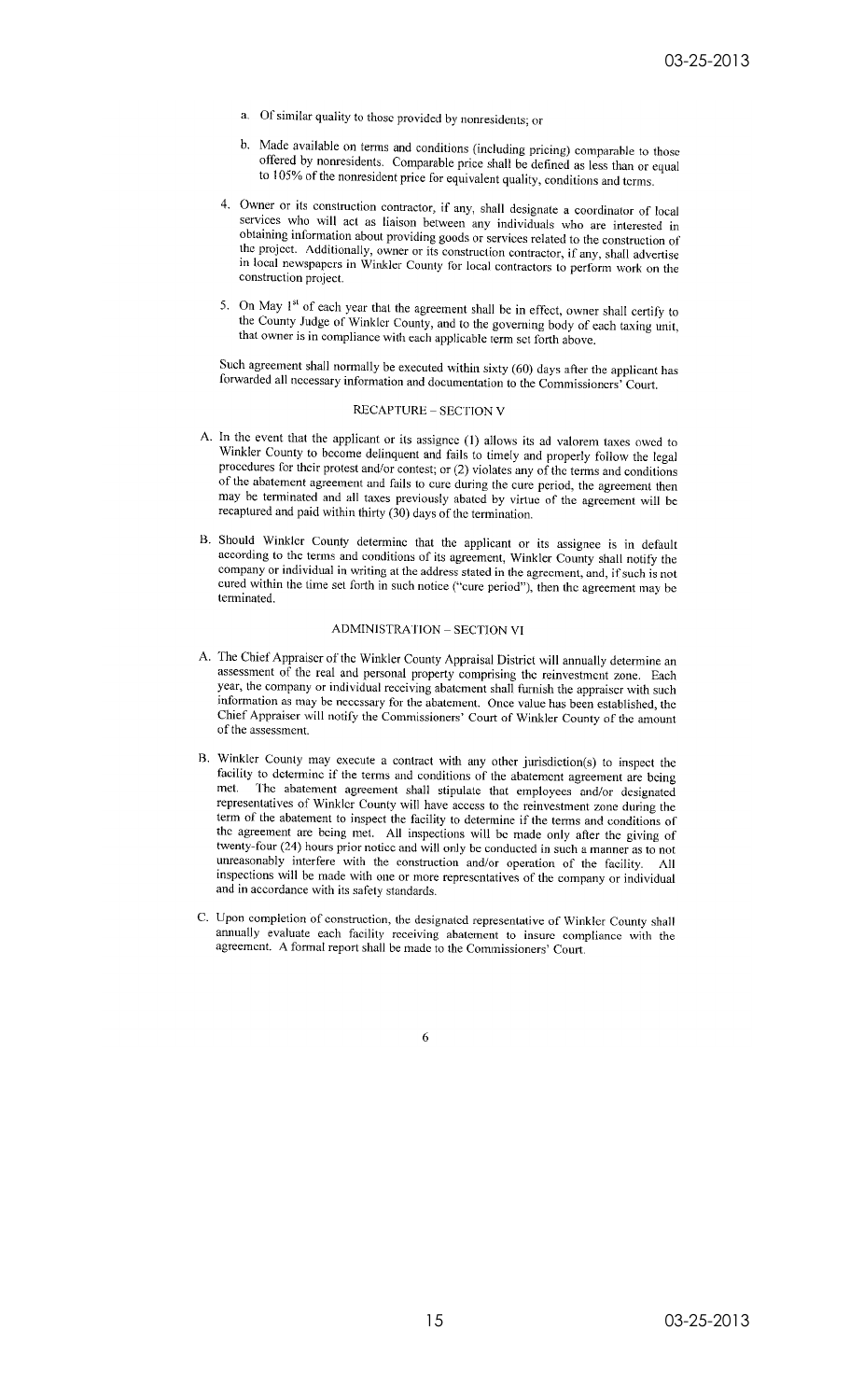#### **ASSIGNMENT - SECTION VII**

The abatement agreement may be transferred and assigned by the holder to a new owner or lessee of the same facility upon the approval by resolution of the Commissioners' Court of Winkler County, subject to the financial capacity of the assignee and provided that all conditions and obligations in the abatement agreement arc guaranteed by the execution of a new contractual and conguiuons in the abatement agreement are guaranteed by the execution of a new contractual<br>agreement and/or assumption agreement with Winkler County. No assignment or transfer shall be approved if the parties to the existing agreement, the new owner or new lessee are liable to any jurisdiction for outstanding taxes or other obligations. Approval shall not be unreasonably delayed or withheld.

#### SUNSET PROVISION - SECTION VIII

These Guidelines and Criteria are effective upon the date of their adoption and will remain in force for two (2) years, unless amended by three-quarters vote of the Commissioners' Court of Winkler County, at which time all reinvestment zones and tax abatement agreements created pursuant to these provisions will be reviewed to determine whether the goals have been achieved. Bas ed on the review, the Guidelines and Criteria will be modified, renewed or eliminated.

ADOPTED on the  $25<sup>th</sup>$  day of March, 2013.

Bonnie Leck Winkler County Judge

Bill√U. Stàvei

Commissioner/Precinct 1

Randy Nej

Commissioner, Precinct 3

ATTEST: Shethelia Reed Winkler County Clerk Mathi **Collinsine** 

 $\frac{3}{2}$ 

Robbie Wolf Commissioner, Precinct<sup>7</sup>2

Billy Ray Thompson<br>Commussioner, Precinct 4

 $\boldsymbol{7}$ 

At this time the Court discussed 2013 paving project.

A motion was made by Commissioner Neal and seconded by Commissioner Thompson to receive Monthly Report of County Treasurer; which motion became an order of the Court upon the following vote:

Ayes: Commissioners Stevens, Wolf, Neal and Thompson Noes: None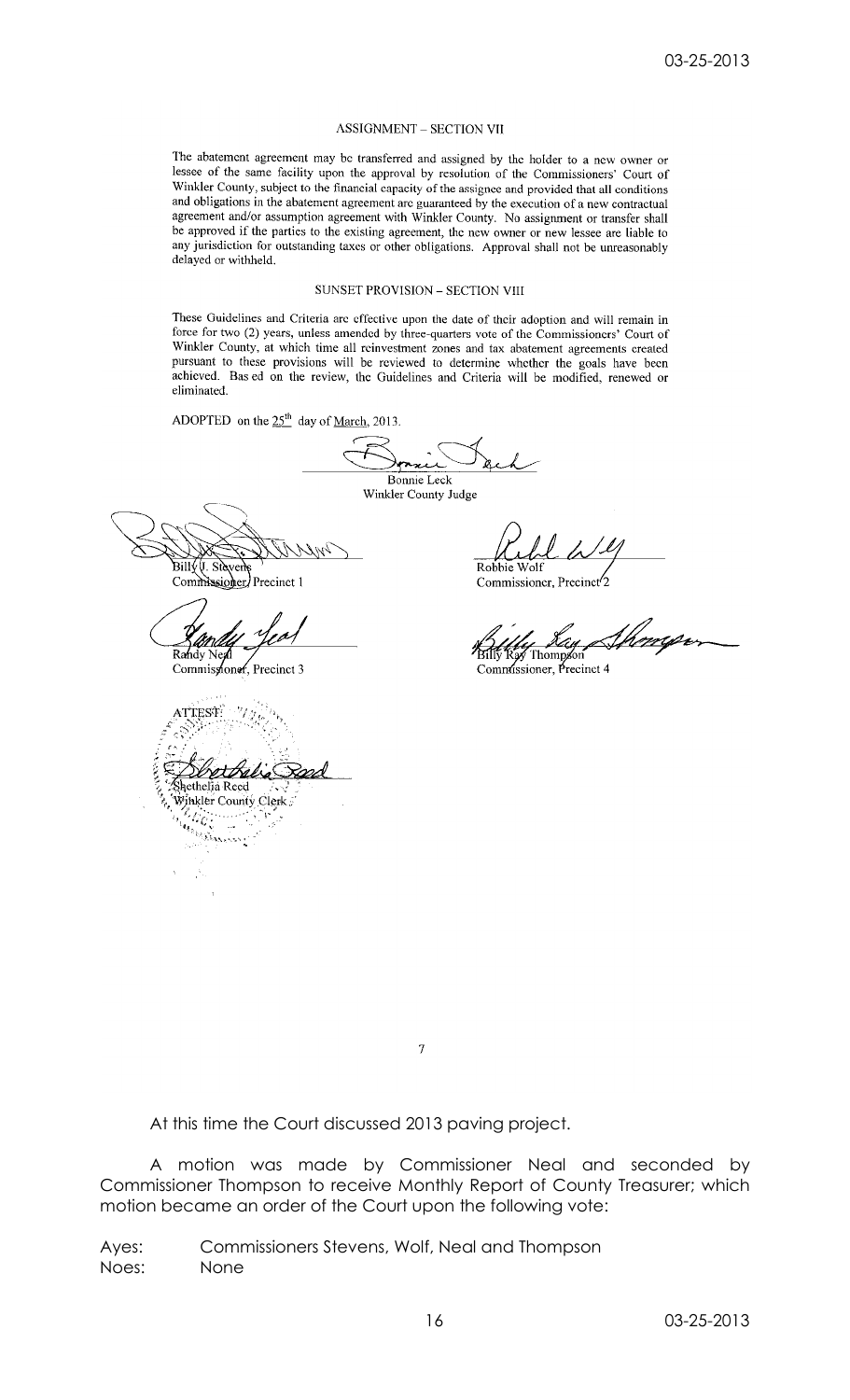# WINKLER COUNTY TREASURER'S REPORT

**EULONDA EVEREST** 

### 28-Feb-13

| <b>Balances</b>                                                          | \$ | 495,200.67                        |     |              |  |  |
|--------------------------------------------------------------------------|----|-----------------------------------|-----|--------------|--|--|
| <b>REVENUE DEPOSITS</b>                                                  | \$ | 3,263,701.72                      |     |              |  |  |
| <b>LESS SERVICE CHARGE</b>                                               | \$ | (70.00)                           |     |              |  |  |
| <b>LESS BANK ERROR</b>                                                   | \$ | (0.50)                            |     |              |  |  |
| <b>LESS HOT CHECK</b>                                                    |    |                                   |     |              |  |  |
| <b>Amount Paid</b>                                                       |    |                                   |     |              |  |  |
| <b>Accounts Payable</b>                                                  |    |                                   | \$  | 584,610.94   |  |  |
| Payroll                                                                  |    |                                   | \$  | 226,416.31   |  |  |
| Jury                                                                     |    |                                   | \$  | 480.00       |  |  |
| Fica                                                                     |    |                                   |     | 155,903.63   |  |  |
| <b>Wire Transfers-TDCJ</b>                                               |    |                                   | \$  | 35.08        |  |  |
| <b>Child Support</b>                                                     |    |                                   | \$  | 426.46       |  |  |
| <b>Wire Transfers-Park</b>                                               |    |                                   | \$  | 1,400,000.00 |  |  |
| <b>Wire Transfers-Tx Pool</b>                                            |    |                                   |     |              |  |  |
| <b>Wire Transfers-TCDRS</b>                                              |    |                                   |     |              |  |  |
| <b>Tx Dept Crim Justice</b>                                              |    |                                   |     |              |  |  |
| <b>Prognosis Info</b>                                                    |    |                                   |     |              |  |  |
| <b>AMOUNT TO BALANCE</b>                                                 |    |                                   | \$  | 1,390,959.47 |  |  |
|                                                                          |    |                                   |     |              |  |  |
|                                                                          | S  | 3,758,831.89                      |     | 3,758,831.89 |  |  |
|                                                                          |    |                                   |     |              |  |  |
|                                                                          |    | Eulonda Everest, County Treasurer |     |              |  |  |
| <b>STATE OF TEXAS</b>                                                    |    |                                   |     |              |  |  |
| <b>COUNTY OF WINKLER</b>                                                 |    |                                   |     |              |  |  |
|                                                                          |    |                                   |     |              |  |  |
| SUBSCRIBED AND SWORN to before me on the <sup>Ic</sup><br>of<br>2013     |    |                                   | day |              |  |  |
| <b>BRENDA L. BARRON</b><br><b>Winkler County, Texas</b><br>NOTARY PUBLIC |    |                                   |     |              |  |  |
| STATE OF TEXAS<br>My Commission Expires 8-13-2015                        |    |                                   |     |              |  |  |

There were no hospital software project claim(s) for the Court to consider at this time.

A motion was made by Commissioner Neal and seconded by Commissioner Thompson to approve payroll; which motion became an order of the Court upon the following vote:

Ayes: Commissioners Stevens, Wolf, Neal and Thompson Noes: None

There were no line item adjustment(s) for the Court to consider at this time.

A motion was made by Commissioner Neal and seconded by Commissioner Thompson to approve the following budget amendment(s):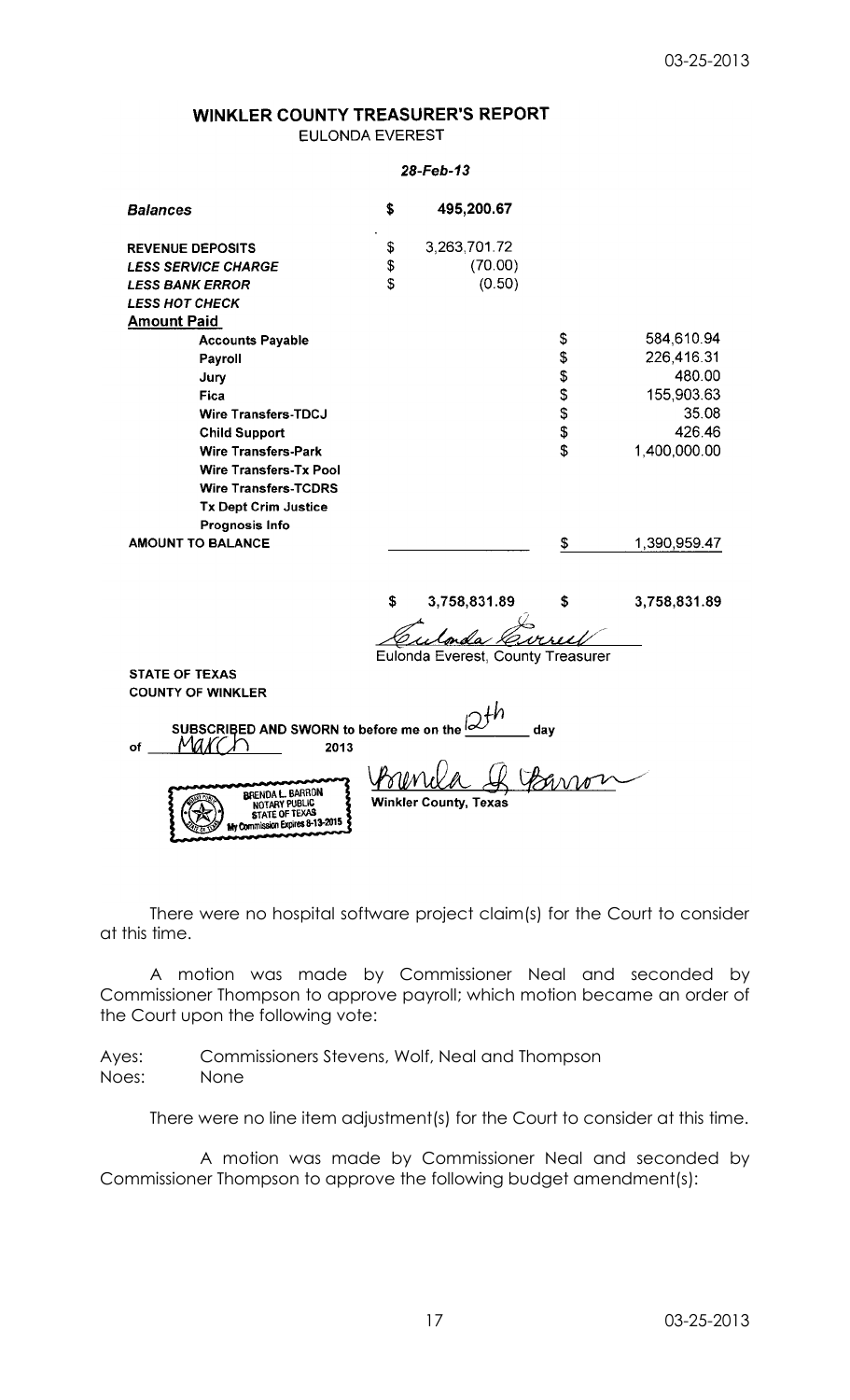**WINKLER COUNTY BUDGET AMENDMENTS** MARCH 25, 2013

**DATA PROCESSING** 11.632.00 10-240-030 CAPITAL EXPENDITURES  $\mathsf{S}$ 11,632.00  $\mathsf{S}$ 10-104-226 TRANSFER FROM RESERVES 10-104-226 IRANSFER FROM RESERVES COURTHOUSE COMPUTERS

which motion became an order of the Court upon the following vote:

Ayes: Commissioners Stevens, Wolf, Neal and Thompson Noes: None

A motion was made by Commissioner Neal and seconded by Commissioner Stevens to receive the following Monthly Reports from County Officials of fees earned and collected for the month of February, 2013;

|                                                                                                                                                                                                                                      | MONTHLY REPORTS |                  |               |                |
|--------------------------------------------------------------------------------------------------------------------------------------------------------------------------------------------------------------------------------------|-----------------|------------------|---------------|----------------|
| For the Month of                                                                                                                                                                                                                     |                 |                  |               |                |
|                                                                                                                                                                                                                                      |                 | Date<br>Received | Amount        |                |
|                                                                                                                                                                                                                                      |                 |                  |               |                |
|                                                                                                                                                                                                                                      |                 |                  |               |                |
| Shethelia Reed, County Clerk <u>entitled and the control of the control of the control of the control of the control of</u>                                                                                                          |                 |                  |               |                |
|                                                                                                                                                                                                                                      |                 |                  |               |                |
| Sherry Terry, District Clerk <u>Conservation and the conservation of the conservation of the conservation of the conservation of the conservation of the conservation of the conservation of the conservation of the conservatio</u> |                 |                  |               |                |
|                                                                                                                                                                                                                                      |                 |                  |               |                |
|                                                                                                                                                                                                                                      |                 |                  |               |                |
|                                                                                                                                                                                                                                      |                 |                  |               |                |
| Billy Stevens, Commissioner Precinct #1                                                                                                                                                                                              |                 |                  |               |                |
|                                                                                                                                                                                                                                      |                 |                  |               |                |
|                                                                                                                                                                                                                                      |                 |                  |               |                |
|                                                                                                                                                                                                                                      |                 |                  |               |                |
| Jeanna Willhelm, Auditor Investment ____________                                                                                                                                                                                     |                 |                  |               |                |
|                                                                                                                                                                                                                                      | $Fekt$ 13       |                  | $3 - 12 - 13$ | \$3,263,701.72 |
|                                                                                                                                                                                                                                      |                 |                  |               |                |
| Richard Crow, Constable Pct #1                                                                                                                                                                                                       |                 |                  |               |                |

which motion became an order of the Court upon the following vote:

Ayes: Commissioners Stevens, Wolf, Neal and Thompson Noes: None

A motion was made by Commissioner Thompson and seconded by Commissioner Neal to examine and approve bills over \$500.00 and place in line for payment; which motion became an order of the Court upon the following vote: